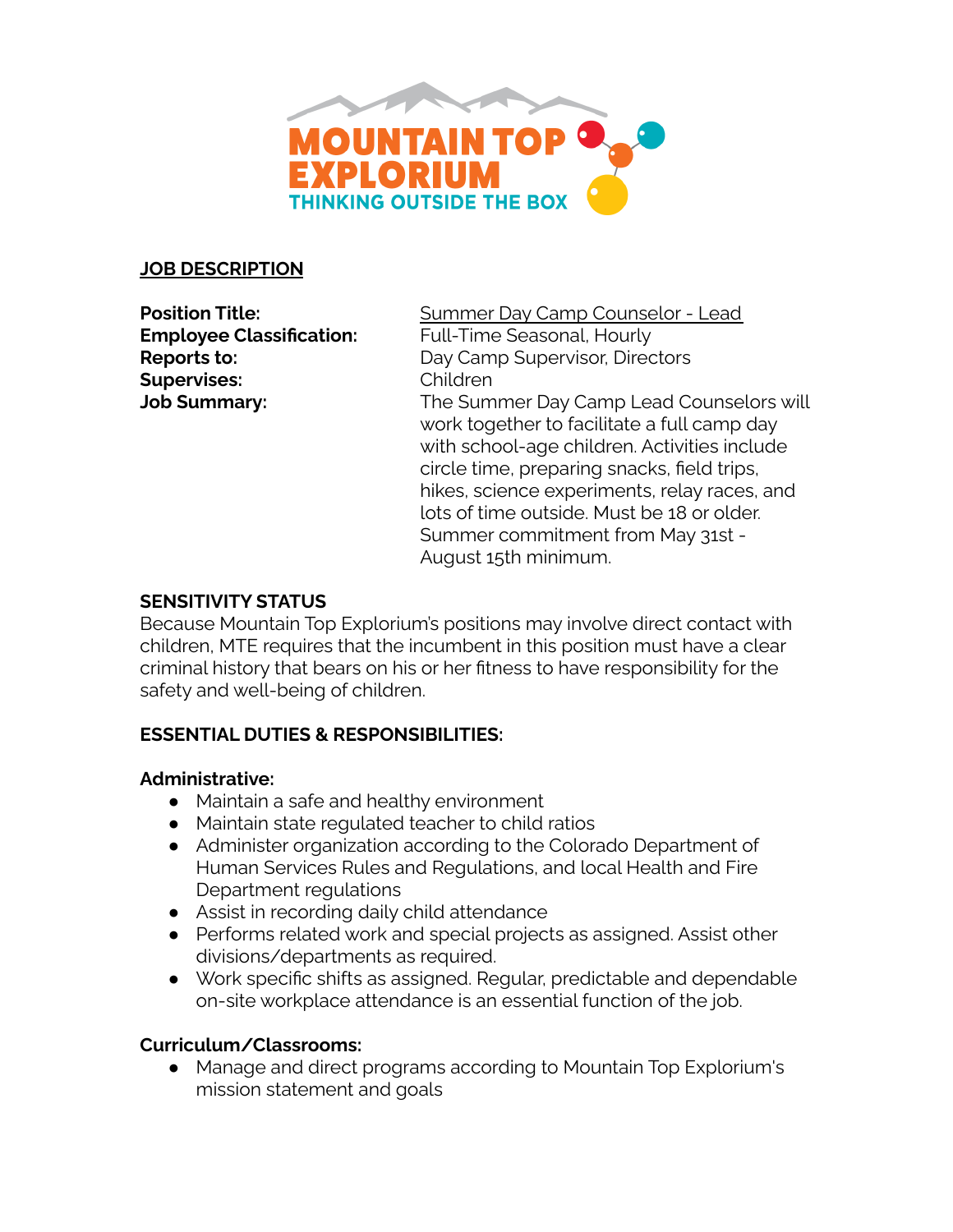- Responsible for implementation of planned activities and curriculum for Day Camp program
- Responsible for keeping Day Camp facility clean and in good appearance throughout the day
- Serves as museum educator and attendant for both programs, events and exhibits (when needed)
- Responsible for cleaning day camp facility at end of each day
- Responsible for the supervision, well-being and care of children and youth attending MTE programs. Ensure positive interaction, maintain even control and resolve disciplinary problems.
- Lead program activities, organize play and structured classes, and ensure children and youth are engaged and fully participating.

## **Parent Relations:**

- Maintain positive communication with parents, written, and in person
- Answer phones, provide information on programs, create a welcoming environment to visitors and parents.

## **Safety:**

- Adhere to and enforce Mountain Top Explorium's safety policies, procedures and practices in order to ensure the safety of guests and staff.
- Be aware of important safety practices, and observe, document and report unsafe situations to Directors.
- Participate in safety training and respond to emergencies in an effective and appropriate manner that is consistent with common safety practices.
- Complete accident/incident reports as required.

# **Training:**

- Attend required MTE training, orientations, and meetings as necessary.
- Maintain skills and abilities to effectively carry out all job functions.
- Assist with training/mentoring of volunteers and new staff members.

# **EDUCATION, EXPERIENCE, AND FORMAL TRAINING**

- To qualify for this position the candidate or employee must pass a criminal background check.
- Must be at least 18 years of age
- Must possess a high school diploma or GED equivalent.
- Training and experience in customer service.
- At least one year of experience with children in a group setting required. Teaching experience with youth desired.

# **LICENSE OR CERTIFICATIONS**